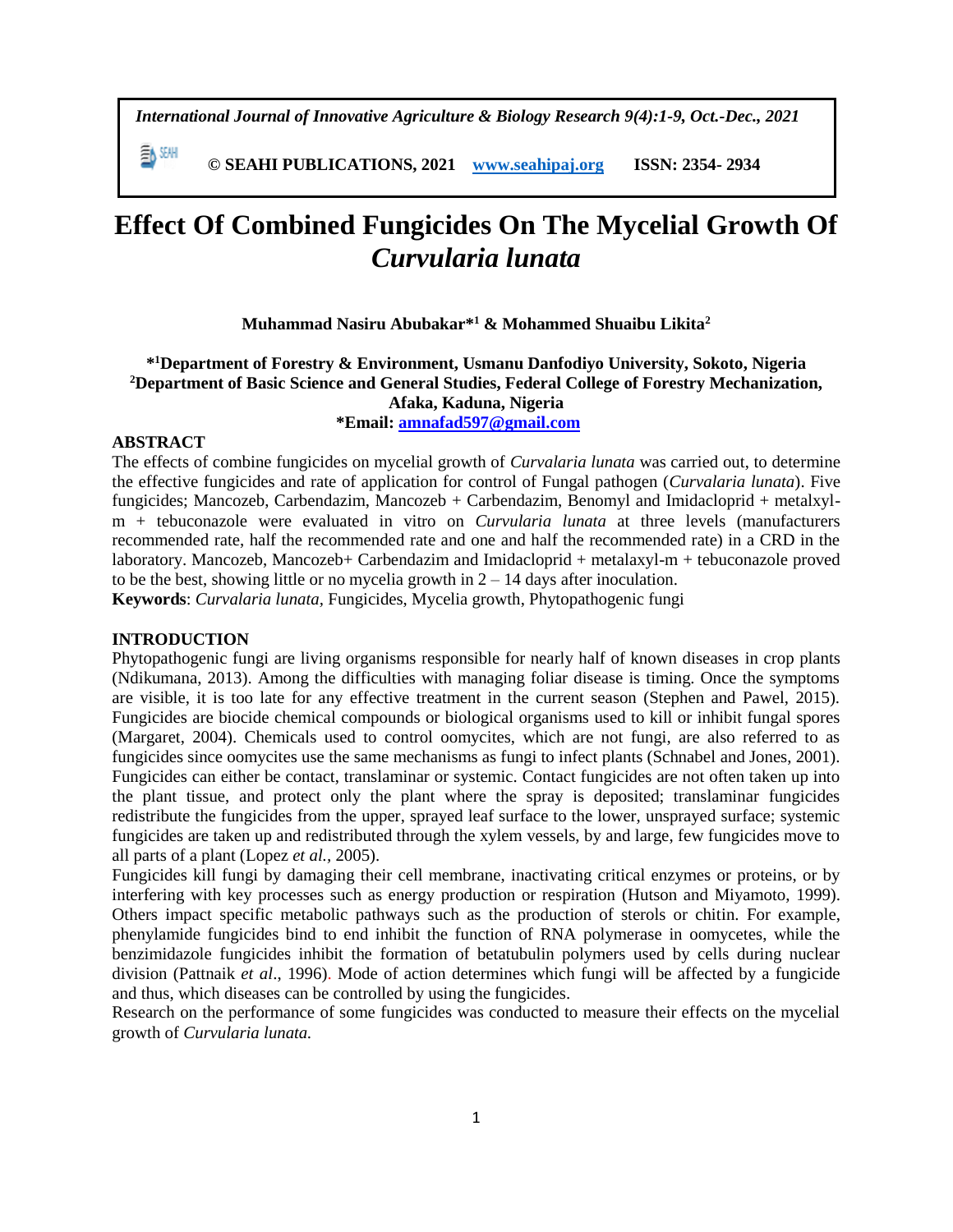#### **METHODOLOGY**

# *In vitro* **Evaluation of Fungicides for the Control of Fungal Leaf Blight of** *J. curcas* **Preparation of Media (Potato Dextrose Ager)**

Two hundred grams of peeled slices of Irish potato tubers were boiled in one litre of water. Solution was filtered through doubled layer muslin cloth. Dextrose (20g) and agar-agar powder (15g) were added to the filtrate; volume was made to one litre and reboiled to dissolve agar-agar (homogenized) through stirring. The solution (media) was poured into conical flask and autoclaved at pressure 15psi. Streptomycin sulphate was prepared by diluting 5g with 10ml sterile distilled water and added into the media when it has cooled. The media was allowed to cool in the pouring room.

### **Preparation of Fungicides (Amendment of Fungicides with Media)**

Five fungicides were selected for the experiment viz; Mancozeb, a contact fungicide (Z-Force 80% WP; Sino Agro Chem. Industry Ltd. Guadong, China. Distributed by Jubaili Limited Agrotech), Carbendazim, a systemic fungicide (Forcelet 50% WP; Sino Agro Chem. Industry Ltd. Guadong, China. Distributed by Jubaili Limited Agrotech), Mancozeb (63%) + Carbendazim (12.5%), a combination of contact and systemic fungicide (Fungu force 75.5% WP; Sino Agro Chem. Industry Ltd. Guadong, China Distributed by Jubaili Limited Agrotech), imidacloprid 20% + metalaxyl-m 20% + tebuconazole 2%, a combination of systemics fungicide (Dressforce 42% WS; Sino Agro Chem. Industry Ltd. Guadong, China Distributed by Jubaili Limited Agrotech) and Benomyl, a systemic fungicide (Benomyl 50% WP; Shanghai Shenglian Chemical Co. Limited, China Distributed by Gold Agric Nigeria Limited). The chemicals were prepared at three levels; 0.5x, 1.0x and 1.5x. Where 'x' is the recommended field rate by the manufacturers levelled 1, 2 and 3 respectively.

An electric weighing scale was used to measure the chemicals at different rates and mixed up with the media accordingly then dispensed into 9cm Petri-dishes in aseptic condition. However, in each treatment a Petri-dish without any form of fungicide was reserved as control.

Already, lines were drawn at the base of each Petri-dish diagonally to enable the measurement of radial mycelia growth of the fungal pathogens after inoculation. Four repetitions of each treatment were used per isolate.

Thus, for each isolate; 5 fungicides at 3 rates in 4 replications = 5 x 3 x 4 = 60 plates + 4 control = 64 plates.

i.e. For the 4 isolates =  $64 \times 4 = 256$ .

The experiment was laid in Completely Randomized Design (CRD) in the laboratory.

#### **Inoculation of Media with Fungal Isolates**

A small segment (2mm3) of mycelia mats of each fungal isolate was inoculated at the centre of 90.00mm petri dishes using a sterile cork borer (2mm). Mycelia growths of the isolates along the perpendicular lines were measured and the average determined (Zafar *et al.,* 2010). This was made at a day interval for fourteen days during which some of the isolates have filled up the Petri-dishes.

#### **Preparation of Fungal Inocula**

Spore suspensions of the different fungal pathogens used as inocula for *in vivo* bioassay were prepared as follows;

At 14 days after inoculation, cultures of the isolates on PDAs from control were harvested through scraping the Mycelia mat using sterile scalpel to determine the spore concentration. The harvested Mycelia was placed in a 250ml beaker, blended in 80ml distilled water, using Binatone 5 speed Turbo Blender (model number; HM - 350S), it was then filtered through double layer muslin cloth. The remaining 20ml of the distilled water was used to rinse the blender and beaker used. A sterile pipette was used to collect 0.1ml of the suspension and placed on the surface of the counting chamber of haemocytometer and covered with a cover slip. The suspension was left for  $15 - 20$  seconds to allow conidia to settle. Numbers of conidia were counted from square grids in the counting unit of the haemocytometer under electrically powered binocular microscope at x400 magnification. Same procedure was repeated four times per treatment. Spore concentration was calculated using the formula adopted by Marley (2013);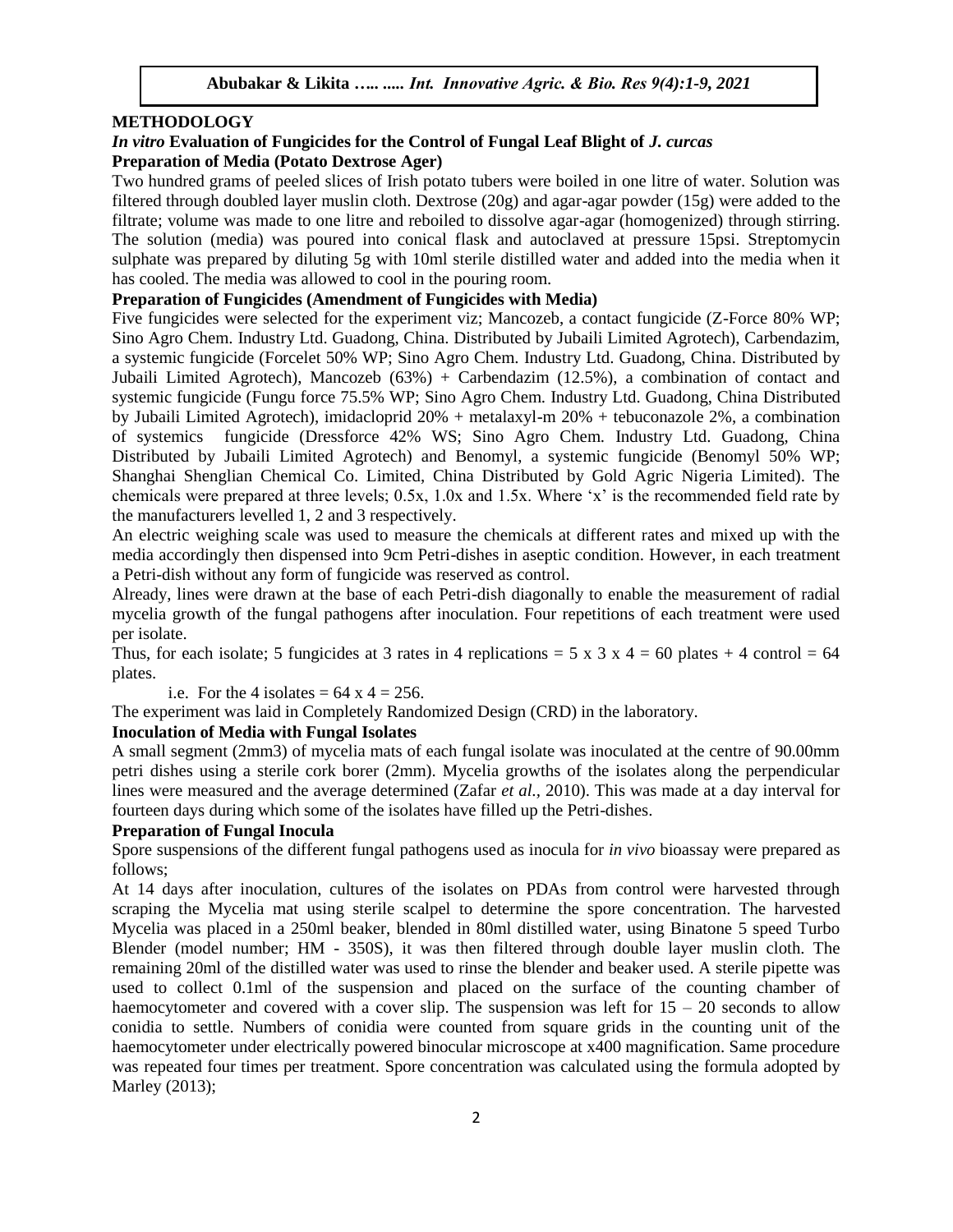$C = n 4 x 10^6$  256 Where:  $C =$  number of conidia per millilitre  $n =$  number of conidia counted in the chamber  $256 =$  constant volume obtained from 16 x 16 square grids  $4 \times 10^6$  = constant

The sizes of macro and micro-conidia (width & length) were measured using ocular micrometer mounted on binocular microscope at x400 magnification. Adjusting knobs were used to align conidia with the scale in order to obtain the value. Depending on the number of conidia, up to fifty were measured for each treatment. The whole *in vitro* experiment was run twice.

# **Statistical Analysis**

The data collected were subjected to analysis of variance (ANOVA) procedure using SAS (2012) software. Significant difference among the treatment means were separated using Duncan Multiple Range Test (DMRT).

# **RESULT**

*Curvularia lunata***:** The conidiophores are brownish and dark at the middle cells, while the outer cells are lighter. It is 3-5 celled fusiform and typically bend or curved shaped (Plate 1).



**Plate 1: An Isolate of** *Curvularia lunata*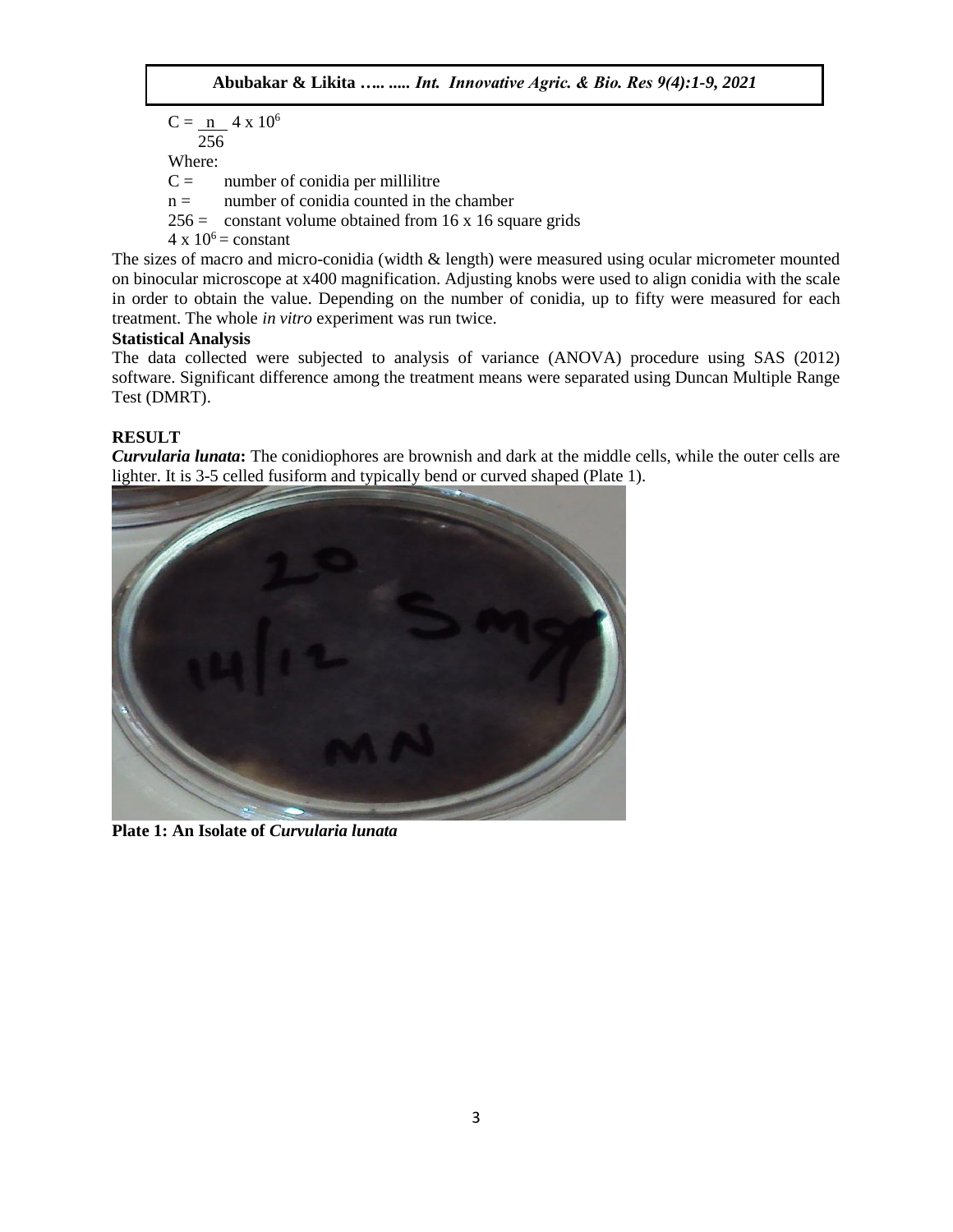**Abubakar & Likita** *….. ..... Int. Innovative Agric. & Bio. Res 9(4):1-9, 2021*

|                   |                |                   | Days after inoculation |                   |                    |                   |        |        |
|-------------------|----------------|-------------------|------------------------|-------------------|--------------------|-------------------|--------|--------|
| <b>Fungicides</b> | Rate           | 2                 | 4                      | 6                 | 8                  | 10                | 12     | 14     |
| Benomyl           |                | 2.00 <sub>b</sub> | 2.00f                  | 21.38c            | 29.00c             | 36.63b            | 45.00b | 50.13b |
| Benomyl           | $\overline{2}$ | 2.00 <sub>b</sub> | 2.00f                  | 16.63e            | 23.25e             | 29.63d            | 36.25d | 41.63d |
| Benomyl           | 3              | 2.00 <sub>b</sub> | 2.00f                  | 13.00f            | 18.75g             | 25.25f            | 31.50f | 37.88e |
| Dress force       |                | 2.00 <sub>b</sub> | 10.00e                 | 13.75f            | 16.38h             | 20.25g            | 22.75h | 24.00h |
| Dress force       | 2              | 2.00 <sub>b</sub> | 2.00f                  | 9.00 <sub>g</sub> | 12.88i             | 17.13h            | 18.75i | 20.88i |
| Dress force       | 3              | 2.00 <sub>b</sub> | 2.00f                  | 8.25g             | 11.50 <sub>i</sub> | 14.25i            | 16.50j | 18.75j |
| Forcelet          |                | 2.00 <sub>b</sub> | 18.50b                 | 26.50b            | 32.00b             | 35.75c            | 40.25c | 43.50c |
| Forcelet          | 2              | 2.00 <sub>b</sub> | 14.00c                 | 20.50d            | 25.50d             | 28.75e            | 33.00e | 35.25f |
| Forcelet          | 3              | 2.00 <sub>b</sub> | 11.50d                 | 16.75e            | 21.38f             | 24.50f            | 27.50g | 31.00g |
| Funguforce        |                | 2.00 <sub>b</sub> | 2.00f                  | 2.00 <sub>h</sub> | 2.00k              | 2.00 <sub>i</sub> | 2.00k  | 2.00k  |
| Funguforce        | 2              | 2.00 <sub>b</sub> | 2.00f                  | 2.00 <sub>h</sub> | 2.00k              | 2.00 <sub>i</sub> | 2.00k  | 2.00k  |
| Funguforce        | 3              | 2.00 <sub>b</sub> | 2.00f                  | 2.00 <sub>h</sub> | 2.00k              | 2.00 <sub>i</sub> | 2.00k  | 2.00k  |
| Z-force           |                | 2.00 <sub>b</sub> | 2.00f                  | 2.00h             | 2.00k              | 2.00 <sub>i</sub> | 2.00k  | 2.00k  |
| Z-force           | $\overline{c}$ | 2.00 <sub>b</sub> | 2.00f                  | 2.00 <sub>h</sub> | 2.00k              | 2.00 <sub>i</sub> | 2.00k  | 2.00k  |
| Z-force           | 3              | 2.00 <sub>b</sub> | 2.00f                  | 2.00 <sub>h</sub> | 2.00k              | 2.00 <sub>i</sub> | 2.00k  | 2.00k  |
| Control           | $\Omega$       | 19.13a            | 37.00a                 | 45.50a            | 58.75a             | 72.75a            | 84.00a | 90.00a |
| Significance      |                | *                 | $\ast$                 | *                 | $\ast$             | ∗                 | *      | $\ast$ |

|  |  |  |  | Table 1: Fungicides on Mycelia Growth (mm) of Curvularia lunata |  |
|--|--|--|--|-----------------------------------------------------------------|--|
|  |  |  |  |                                                                 |  |

Means followed by the same letter(s) do not differ significantly according to Duncan Multiple Range Test (DMRT) at 5% level of significance

Where; Dress force – imidlacloprid + metalaxyl-m + tebuconazole; Forcelet – Carbendazim; Fungu force –

Mancozeb + Carbendazim and Z-force - Mancozeb

\*Rates  $1=$  half dose,  $2=$  normal dose and  $3=$  one and half dose

At 4 DAI, control treatment maintained the highest growth of 39.75mm, this was closely followed by 33.50 mm growth values of mycelia when the samples were treated with carbendazim at half recommended rate while, least growth of 2.00 mm were maintained by mancozeb + carbendazim and mancozeb treatments at all application rates. Similar trend of mycelia growth was recorded at 6DAI with control treatment (57.76mm) and carbendazim with (47.75mm) respectively, and no additional growth with mancozeb + carbendazim and mancozeb in all concentrations used. A mycelia growth of 78.75mm was observed in the control treatments at 8DAI, this was followed by a growth of 64.25 mm when carbendazim was applied at half the recommended rate.

At 10 DAI, 85.75 mm mycelia growth was recorded in the control treatment, next was carbendazim applied at half recommended rate with a mycelia growth of 78.25mm (Plate 2). At 12 and 14 DAI, control treatment attained a maximum mycelia growth of 90mm in the Petri-dishes, which is statistically at par with carbendazim at half recommended rate and significantly different from mancozeb + carbendazim and mancozeb at all rates were lowest mycelia growth of 2.00mm was recorded.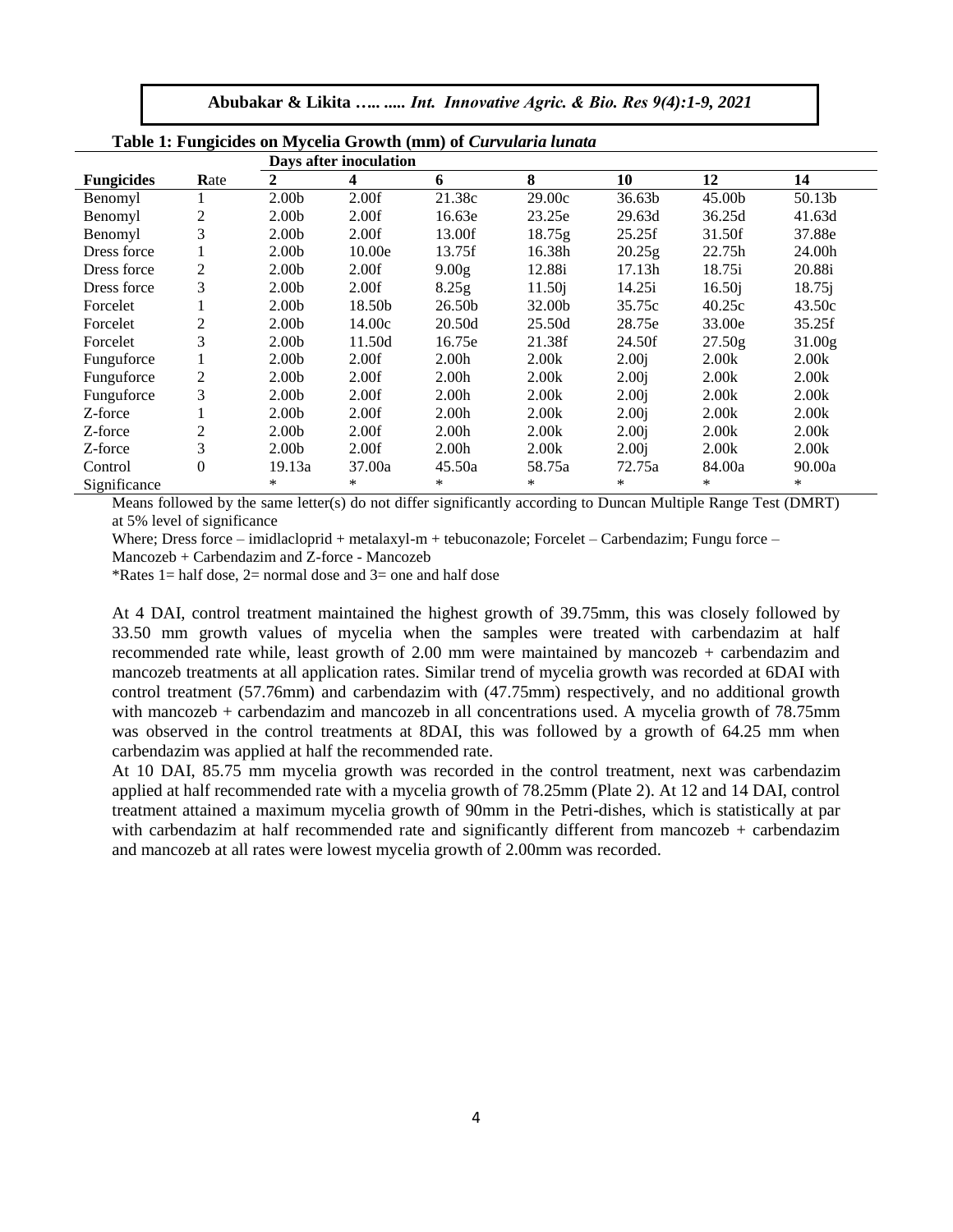|                       |         |                             |                              | $\cdot$ $\cdot$              |
|-----------------------|---------|-----------------------------|------------------------------|------------------------------|
| <b>Fungicides</b>     | Control | 50%<br><b>Concentration</b> | 100%<br><b>Concentration</b> | 150%<br><b>Concentration</b> |
| <b>Dress force</b>    |         |                             |                              |                              |
| Forcelet              |         |                             | CIRL                         |                              |
| <b>Benomyl</b>        |         |                             |                              |                              |
| <b>Fungu</b><br>force |         |                             |                              |                              |
| Z-force               |         |                             |                              | $\mathbf{u}$                 |

**Plate 2: Effects of Different Fungicides and Concentrations on** *Curvularia lunata* Where; Dress force – imidlacloprid + metalaxyl-m + tebuconazole; Forcelet – Carbendazim; Fungu force – Mancozeb+Carbendazim and Z-force-Mancozeb

Effects of fungicides on spores, length and width of micro conidia of *C. lunata* are presented in Table 2. The result shows significant difference among the treatments. Highest number of spores was found in the control treatment with 156250, this was statistically the same with value of carbendazim at rate 1 (148438). No spore was found in mancozeb  $+$  carbendazim and mancozeb treatments at all rates in the experiment. With respect to the length of micro conidia of *C. lunata*, highest length of 8.68µm was recorded in the benomyl treatment at rate 1; this was significantly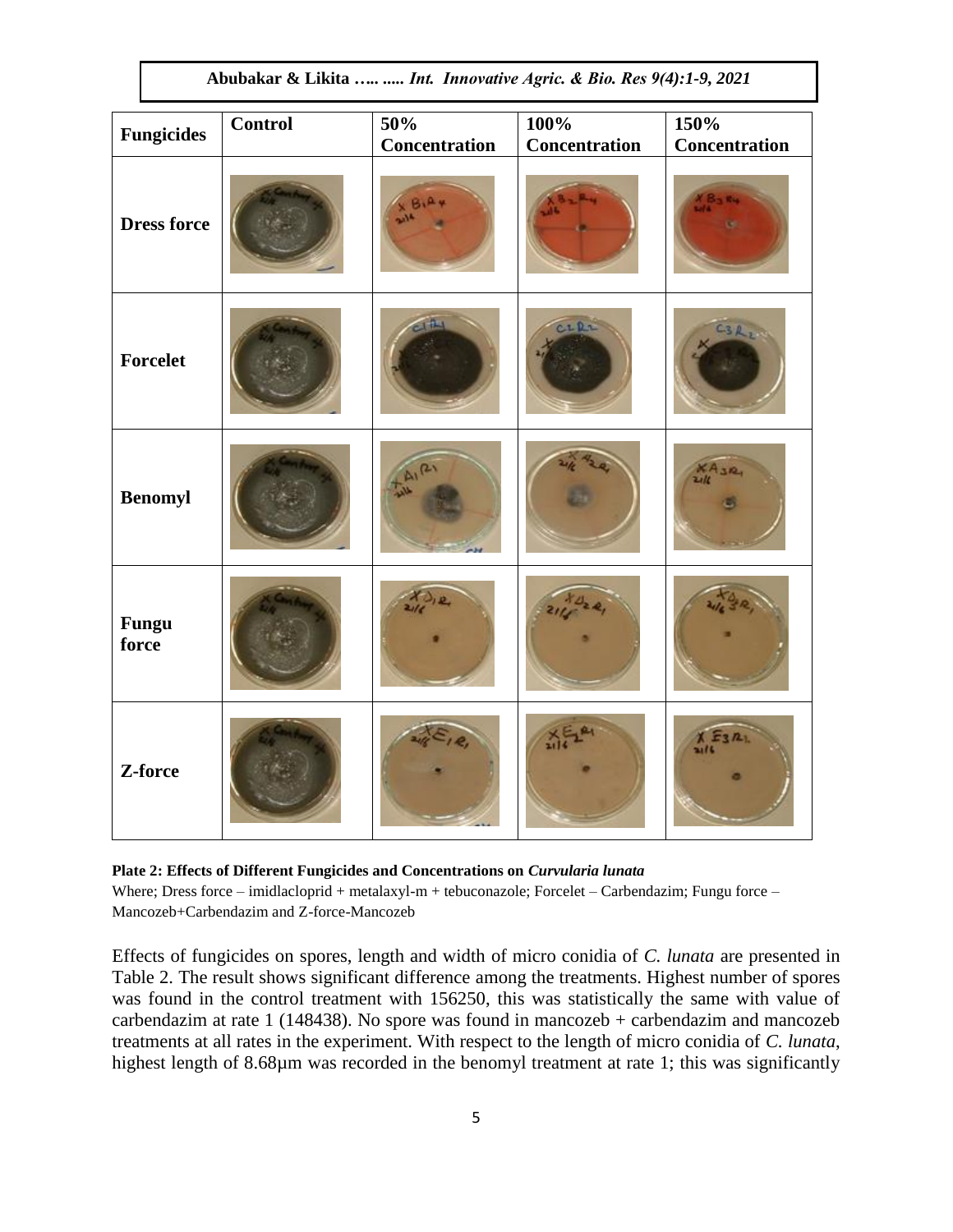different from 8.18µm of benomyl treatment at rate 2. A micro conidia width of 4.77µm was recorded in benomyl treatments rate 1 followed by 4.70µm in the control treatment.

Results on the effects of fungicides on macro conidia of *C. lunata* are presented in Table 3 with significant difference among the treatments. High value of spores per millilitre was recorded in control treatment (2347856) followed by carbendazim treatment at rate 1 with 2250000. The length of macro conidia recorded in control treatment was highest (13.78µm), followed by 13.49µm in carbendazim treatment at rate 1, similarly, the width of macro conidia was found to be higher in control treatment with 7.46µm followed by carbendazim at rates 1 and 2 (7.36µm and  $7.12\mu$ m respectively) which significantly differ from mancozeb + carbendazim and mancozeb treatments at all rates with 0 values.

| $\frac{1}{2}$<br><b>Fungicides</b> | Rate             | refused on finite o confund of CM.<br>Spores/ml | Length $(\mu m)$ | Width $(\mu m)$ |
|------------------------------------|------------------|-------------------------------------------------|------------------|-----------------|
| Benomyl                            | $\mathbf{1}$     | 82031c                                          | 8.68a            | 4.77a           |
| Benomyl                            | $\overline{2}$   | 54688d                                          | 8.18b            | 4.55bcd         |
| Benomyl                            | 3                | 117188b                                         | 7.86c            | 4.46cde         |
| Dressforce                         | $\mathbf{1}$     | 117188b                                         | 7.73cd           | 4.61bc          |
| Dressforce                         | $\overline{2}$   | 50781d                                          | 7.65cde          | 4.58bcd         |
| Dressforce                         | 3                | 23438e                                          | 7.38e            | 4.43de          |
| Forcelet                           | $\mathbf{1}$     | 148438a                                         | 7.48de           | 4.59bc          |
| Forcelet                           | $\overline{2}$   | 121094b                                         | 7.42de           | 4.55bcd         |
| Forcelet                           | 3                | 89844c                                          | 7.38e            | 4.39e           |
| Funguforce                         | $\mathbf{1}$     | 0e                                              | 0.00f            | 0.00f           |
| Funguforce                         | $\overline{2}$   | 0e                                              | 0.00f            | 0.00f           |
| Funguforce                         | 3                | 0e                                              | 0.00f            | 0.00f           |
| Z-force                            | $\mathbf{1}$     | 0e                                              | 0.00f            | 0.00f           |
| Z-force                            | $\overline{2}$   | 0e                                              | 0.00f            | 0.00f           |
| Z-force                            | 3                | 0e                                              | 0.00f            | 0.00f           |
| Control                            | $\boldsymbol{0}$ | 156250a                                         | 7.56cde          | 4.70ab          |

**Table 2: Effect of Fungicides on Micro conidia of** *Curvularia lunata*

Means followed by the same letter(s) do not differ significantly according to Duncan Multiple Range Test (DMRT) at 5% level of significance.

Where; Dress force – imidlacloprid + metalaxyl-m + tebuconazole; Forcelet – Carbendazim; Fungu force – Mancozeb + Carbendazim and Z-force – Mancoze

\*Rates  $1=$  half dose,  $2=$  normal dose and  $3=$  one and half dose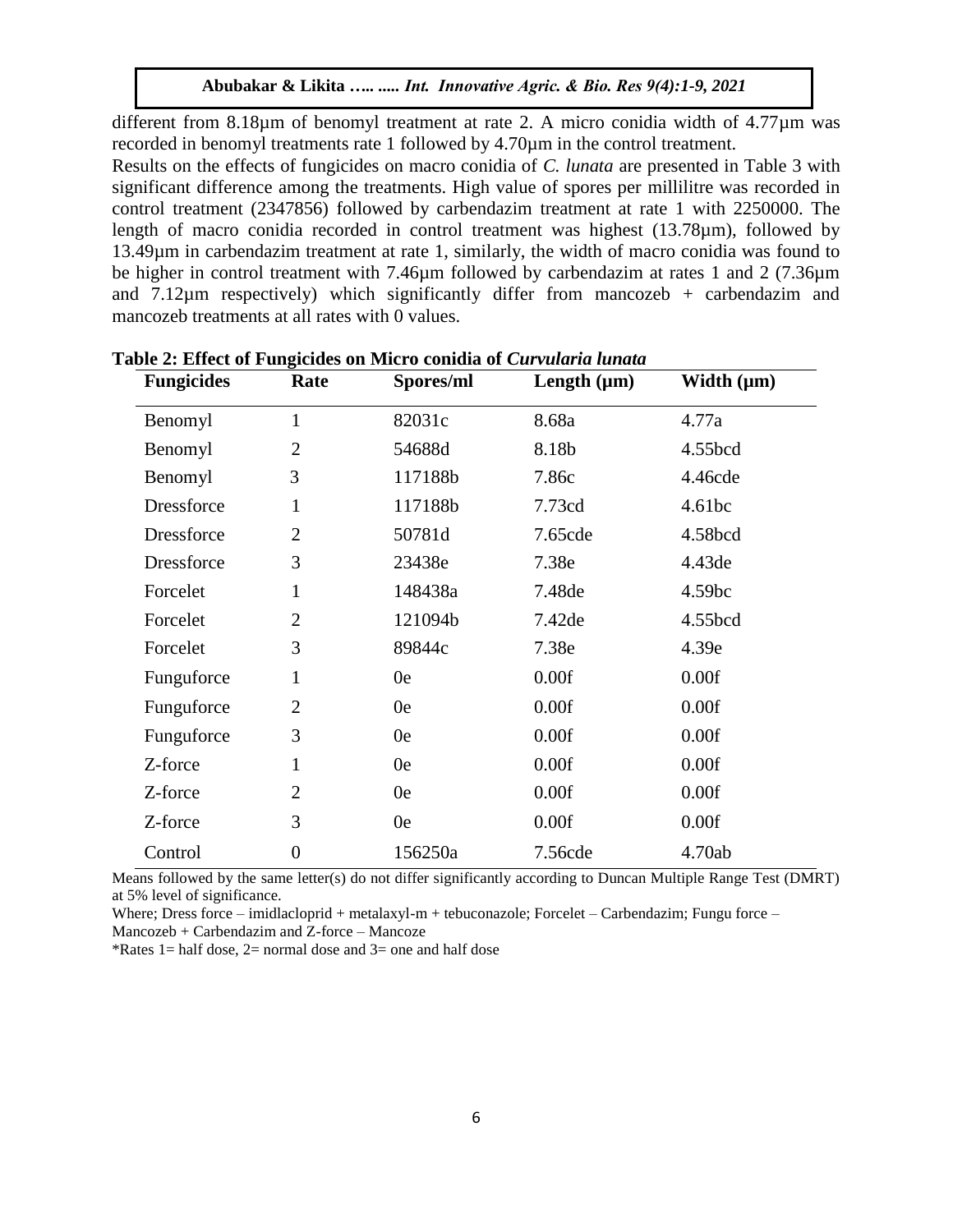| <b>Fungicides</b> | Rate             | Spores/ml | $Length(\mu m)$ | $Width(\mu m)$ |
|-------------------|------------------|-----------|-----------------|----------------|
| Benomyl           | $\mathbf{1}$     | 828125e   | 12.76c          | 7.03bc         |
| Benomyl           | $\overline{2}$   | 441406g   | 12.18de         | 6.59d          |
| Benomyl           | 3                | 562500f   | 11.77e          | 6.43d          |
| Dressforce        | $\mathbf{1}$     | 617188f   | 12.72c          | 6.40d          |
| Dressforce        | $\overline{2}$   | 265625h   | 12.80c          | 6.64d          |
| Dressforce        | 3                | 82031i    | 12.64cd         | 6.70cd         |
| Forcelet          | $\mathbf{1}$     | 2250600b  | 13.49ab         | 7.36ab         |
| Forcelet          | $\overline{2}$   | 1890625c  | 13.07bc         | 7.12ab         |
| Forcelet          | 3                | 1417969d  | 12.86c          | 6.60d          |
| Funguforce        | $\mathbf{1}$     | 0i        | 0.00f           | 0.00e          |
| Funguforce        | $\overline{2}$   | 0i        | 0.00f           | 0.00e          |
| Funguforce        | 3                | 0i        | 0.00f           | 0.00e          |
| Z-force           | $\mathbf{1}$     | 0i        | 0.00f           | 0.00e          |
| Z-force           | $\overline{2}$   | 0i        | 0.00f           | 0.00e          |
| Z-force           | 3                | 0i        | 0.00f           | 0.00e          |
| Control           | $\boldsymbol{0}$ | 2347856a  | 13.78a          | 7.46a          |

**Abubakar & Likita** *….. ..... Int. Innovative Agric. & Bio. Res 9(4):1-9, 2021*

Means followed by the same letter(s) do not differ significantly according to Duncan Multiple Range Test (DMRT) at 5% level of significance.

Where; Dress force – imidlacloprid + metalaxyl-m + tebuconazole; Forcelet – Carbendazim; Fungu force – Mancozeb + Carbendazim and Z-force - Mancozeb

\*Rates 1 = half dose, 2 = normal dose and  $3$  = one and half dose

#### **DISCUSSION**

These results are in agreement with a number of earlier *in vitro* studies which have demonstrated that various fungicides may restrict or prevent growth of some fungal pathogens (Tepper *et al*., 1983; Chavan *et al*., 2009; Sultana and Ghaffar, 2010). However, Mancozeb + Carbendazim (Fungu force) and imidacloprid + metalaxyl-m + tebuconazole (Dress force) had the greatest inhibitory effect on mycelia growth in all the leaf blight fungal pathogens identified when applied at the manufacturers recommended rate probably being combined systemic and contact fungicides and combined systemic fungicides respectively. High performance of tebuconazole was also reported by Godfrey (2015) that it had the greatest inhibitory effect in his experiment on *in vitro* inhibitory effect of selected fungicides on mycelial growth of ambrosia fungus causing 100% inhibition irrespective of the fungicide concentration or techniques employed.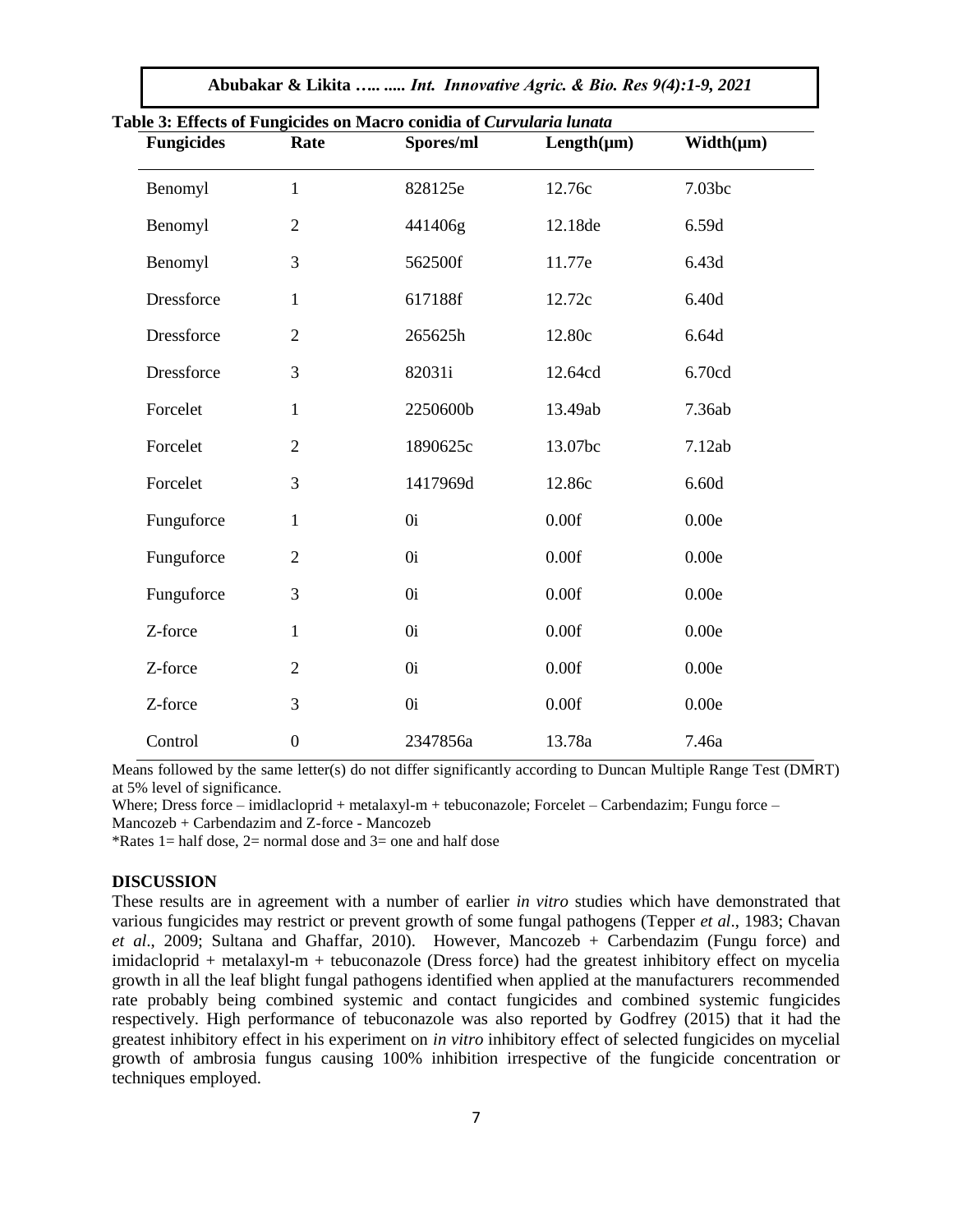Mancozeb a contact fungicide applied alone had a remarkable impact on Colletotrichum and Phomopsis leaf blights at normal rate and on Fusarium and Curvularia leaf blights at one and half recommended concentration. Mostert *et al.* (2000) stated that, Mancozeb was comparable to both Kresoxym- methyl and azoxystrobin regarding its ability to inhibit mycelia growth of *P. viticola.* It inhibits spore germination. Generally, fungicides kill fungi by damaging their cell membrane, inactivating critical enzymes or proteins, or by interfering with key processes such as energy production or respiration (Hutson and Miyamoto, 1999).

#### **CONCLUSION**

Three most promising fungicides evaluated were; Mancozeb (when used singly), mancozeb + carbendazim and imidlacloprid  $+$  metalaxyl-m  $+$  tebuconazole proved to be effective in the control of *Curvularia lunata.* -Mancozeb + carbendazim on one hand and imidlacloprid + metalaxyl-m + tebuconazole on the other hand proved to be the most effective on *Curvularia lunata* when applied at manufacturers recommended rate, while mancozeb when used alone was only effective at normal rate.

#### **REFERENCES**

- Chavan, S.C., Hegde, Y.R., Prashanthi, S.K. (2009). Management of wilt of patchouli caused by *Fusarium solani*. Journal of Mycology *Plant Pathology* 39:32-34 p.
- Godfrey, K., Kucel, P., Olal, S., Pinard, F., Seruyange, J., Musoli, P., and Africano, K. (2015). *In vitro* inhibitory effect of selected fungicides on mycelial growth of Ambrosia fungus associated with the black coffee twig borer, *Xylosandrus compactus* Eichhoff (Coleoptera: Curculionidae) in *Uganda*. Vol. 10(23), 2322-2328 p.
- Hutson, D. and Miyamoto, J. (1999). *Fungicides Activity: Chemical and Biological Approaches to Plant Protection*. John Wiley and Sons, New York 47p
- Lopez, P., Sanchez, C., Battle, R. and Nerin, C. (2005). Solid vapor-phase antimicrobial activities of six essential oils: Susceptibility of selected foodborne bacterial and fungal strains *Journal of Agricultural Food Chem*. 53(17): 6939-6946p *Madras Agricultural Journal.* 70(7):490p

Margaret, T.M. (2004). *What are Fungicides*? American Phytopathological Society, St Paul, MN.

- Marley, P.S. (2013). *Mycology and Fungal Diseases*. Diligent Publishers Limited.
- Marley, P.S. and Gbenga, O. (2004). Fungicide Control of *Stenocarpella maydis* in the Nigerian Savanna *Archives of Phytopathology and Plant Protection*. Vol. 37. 43p
- Mostert, L., Denman, S. and Crous, P.W. (2000). *In vitro* Screening of Fungicides against *Phomopsis viticola* and *Diaporthe perjuncta*. S. Afr. J. Enol. Vitic. 21 (2): 62 – 65p.
- Ndikumana, Déo (2013). The effect of fungicide" Carbendazim" on *in vitro* mycelia growth of two phytopathogenic fungi: Case study of *Fusarium oxysporum* F. sp. *Lycopersici* "strain F20" and *Colletotrichum capsici* "strain C226.3". *East African Journal of Science and Technology* 2(2):76- 96p available at [www.eajst.inilak.ac.rw](http://www.eajst.inilak.ac.rw/)
- Pattnaik, S., Subramanyam, V.R. and Kole, C. (1996). Antibacterial and Antifungal Activity of Ten Essential Oils and Vitros. *Microbios* 86 (349): 237-246p
- Schnabel, G. and Jones, A. L. (2001). The 14a demethylase (CYP51A1) gene is over expressed in *V. inaequalis* strains resistant myclo butanil. *Phytopathology* 91: 102 – 110p
- Stephen, R. K., and Pawel, W. (2015). Disease Management. Clemson University Cooperative Extension Servic[e www.clemson.edu/extension/rowcrop/corn/guide/disease-management.html](http://www.clemson.edu/extension/rowcrop/corn/guide/disease-management.html)
- Sultana, N, Ghaffar, A. (2010). Effect of fungicides, microbial antagonists and oilcakes in the control of *Fusarium solani*, the cause of seed rot, seedling and root infection of bottle gourd, bitter gourd and cucumber *Pakistan Journal of Botany* 42(4): 2921-2934p
- Tepper, B.L., Raju, B.C. and Semer, C.R. (1983). Fusarium stem rot of *chrysanthemums* (*Chrysanthemum x morifolium ramat.*) caused by *Fusarium solani* (mart.) Appel & wr: *in vitro*